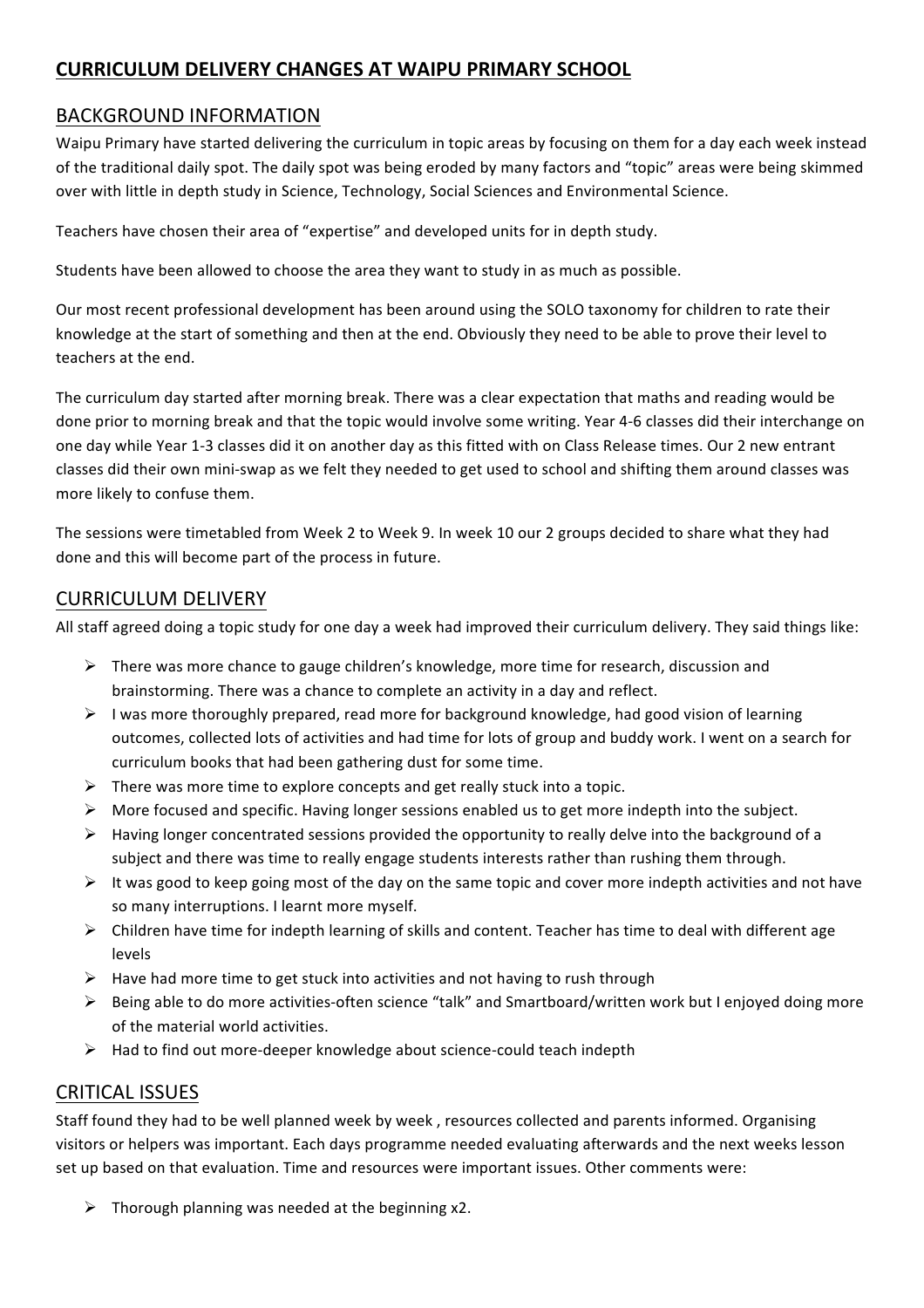- $\triangleright$  It was good splitting classes so we had older children as role models for doing project work and other activities.
- $\triangleright$  The difference in ages and levels of competency. Big discrepancy 5.5year old to a 7 year old.
- $\triangleright$  Having the resources available to complete information and activities.
- $\triangleright$  Buying ingredients/supplies.
- $\triangleright$  Time to get worksheets, booklet, recipes etc all ready.
- $\triangleright$  Resources, time, student engagement

## STAFF SUPPORT

What support do staff need to further develop?

- $\triangleright$  Access to more resources
- $\triangleright$  Time to prepare before unit began
- $\triangleright$  Ongoing discussions about what worked well and what hasn't. Good to plan with others
- $\triangleright$  Ideas-maybe to discuss / brainstorm with others or work with someone else
- $\triangleright$  More ideas on teaching technology. What other things could we plan/design at primary level
- $\triangleright$  Create different learning stations so that there are different activities to involve children's thinking and questioning
- $\triangleright$  Recognition of good work that is done-time in a full curriculum is difficult to find

### IN DEPTH TEACHING - LEARNER ENGAGEMENT

Are learners and teachers fully engaged in the topic discipline?

- $\triangleright$  Children's knowledge at the end of the programme was improved. On going interest was noted after completion. Levelling using the SOLO taxonomy at the start and end showed growth.
- $\triangleright$  Children discussed quiz questions in depth showing excellent focus and depth of thinking. A wide variety of learning noted. Pleased with motivated creativity in their activities.
- $\triangleright$  Feedback from children. They were excited and keen to come to topic day. Final discussions and reflections showed children linking ideas and understanding why we did background learning before the main study.
- $\triangleright$  Reflections and discussions-students sharing of their learning at the end showed how much they had learnt.
- $\triangleright$  Students reflections at the end of the topic. Their ability to share their ideas and understandings about technology throughout the unit. Their enjoyment and pride during and at the end of the unit.
- $\triangleright$  Not really sure about this-a bit hard to gauge with such young children
- $\triangleright$  From the output of oral language, written work and models
- $\triangleright$  Yes more time to look at topic and gain a deeper understanding. Children can have time to complete activities so they are sure they have understood.
- $\triangleright$  Many parents have told me their child talks about science at home and are noticing evaporation etc at home. Parents love their children's reaction and enthusiasm.
- $\triangleright$  Increased student knowledge and teacher knowledge. Student engagement-students enjoyed lessons.

## LESSONS LEARNT IN IMPLEMENTATION

What lessons have we learnt in implementing this method of curriculum teaching?

- $\triangleright$  More writing required before hands on activities. Children need to have more input rather than teacher guided. Great to have mixed age groups where older children help the younger ones.
- $\triangleright$  More effective, more fun and engaging for everyone
- $\triangleright$  Using children's own specialist knowledge to share with the class and their parents experiences too. Looking through old resources-there is lots of useful information in there.
- $\triangleright$  To diversify learning activities so students are learning and creating in different ways throughout the day
- $\triangleright$  By concentrating topic work into one long session, one day a week, it meant there seemed to be more time on the other days to fit in other areas of the curriculum. The children seemed more motivated on topic days.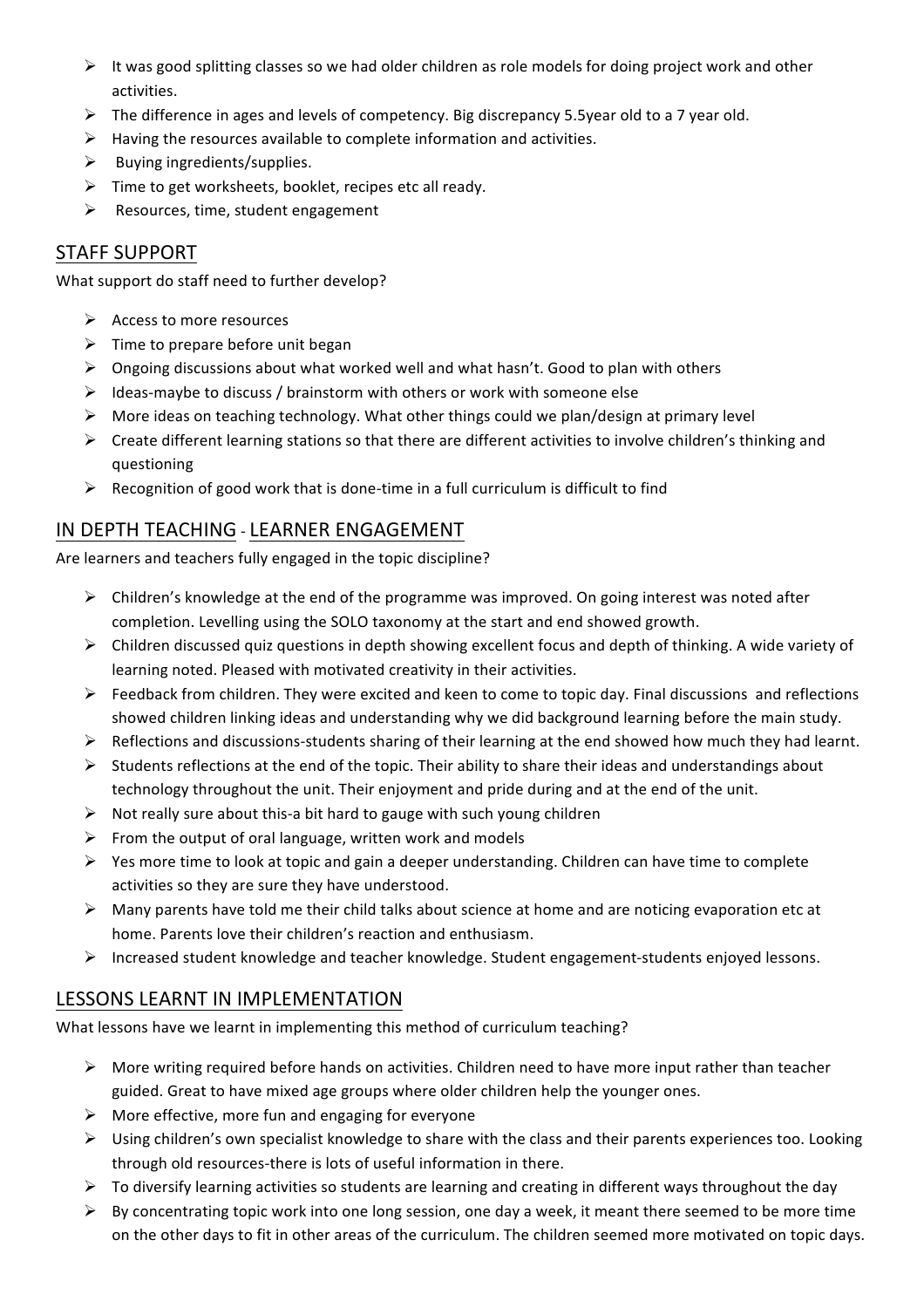- $\triangleright$  Children enjoy hands on activities that challenge their thinking and like to talk about what is working. Ages and levels need to be catered for.
- $\triangleright$  You can fit a lot more into one lesson. You need to be well prepared. Children can gain more understanding as they have more time to work on an activity and not just snippets here and there.
- $\triangleright$  Can do it if forced to do so. Regular commitment makes it happen. Need parent help for these activity days.
- $\triangleright$  You need to be prepared and organised-have indepth subject knowledge. Able to concentrate on one topic and teach indepth.

## RECOMMENDATIONS

What recommendations would there be for other schools considering this approach?

- $\triangleright$  Be thoroughly planned with clear objectives. Be well resourced. Know your topic well-well up the SOLO taxonomy level.
- $\triangleright$  To continue interchange for at least 2 groups otherwise teacher input isn't worth the outcome. Give yourself plenty of time for thinking, finding and preparing resources. Make sure computers are working.
- $\triangleright$  Background teach first so children have knowledge of the topic so that the main focus of teaching (Learning Intention) can be explored at a higher level of understanding.
- $\triangleright$  If you have a special interest in a particular subject you can be more passionate about it and motivated to teach it.
- $\triangleright$  Be aware of age groups as there is a gap in the level of thinking of a Year One to that of a Year 3.
- $\triangleright$  Good idea –don't have to worry about fitting bits into the week as it is all on one day
- $\triangleright$  Be very well prepared. Expect to spent a lot of time planning, organising, gathering resources etc. plan parental help with each session
- $\triangleright$  Think carefully about topic choice-be prepared and organised

### SUMMARY

#### Specific Curriculum knowledge:

90% of staff said their curriculum knowledge had increased a lot. 10% said it had increased hugely.

Topic+Knowledge:

20% said their knowledge of the topic was slightly better, 50% said it was lots better and 30% said it had improved hugely

Motivation: 60% said they were motivated lots. 40% were hugely motivated

#### Student engagement:

60% of Staff believed students engagement was lots better, 40% believed it was hugely better.

80% Students were eager to learn. 20% were hugely eager to learn.

#### Student Opportunity:

Staff believed 75% of students had lots more opportunity to follow their interests. 25% said they had a huge opportunity to follow their interests.

#### **STUDENT'QUESTIONNAIRE'–CURRICULUM'DELIVERY**

All students in the school contributed to the questionnaire. There will be some slight errors in accuracy as Junior classes were asked as a group and some possibly copied off their peers.